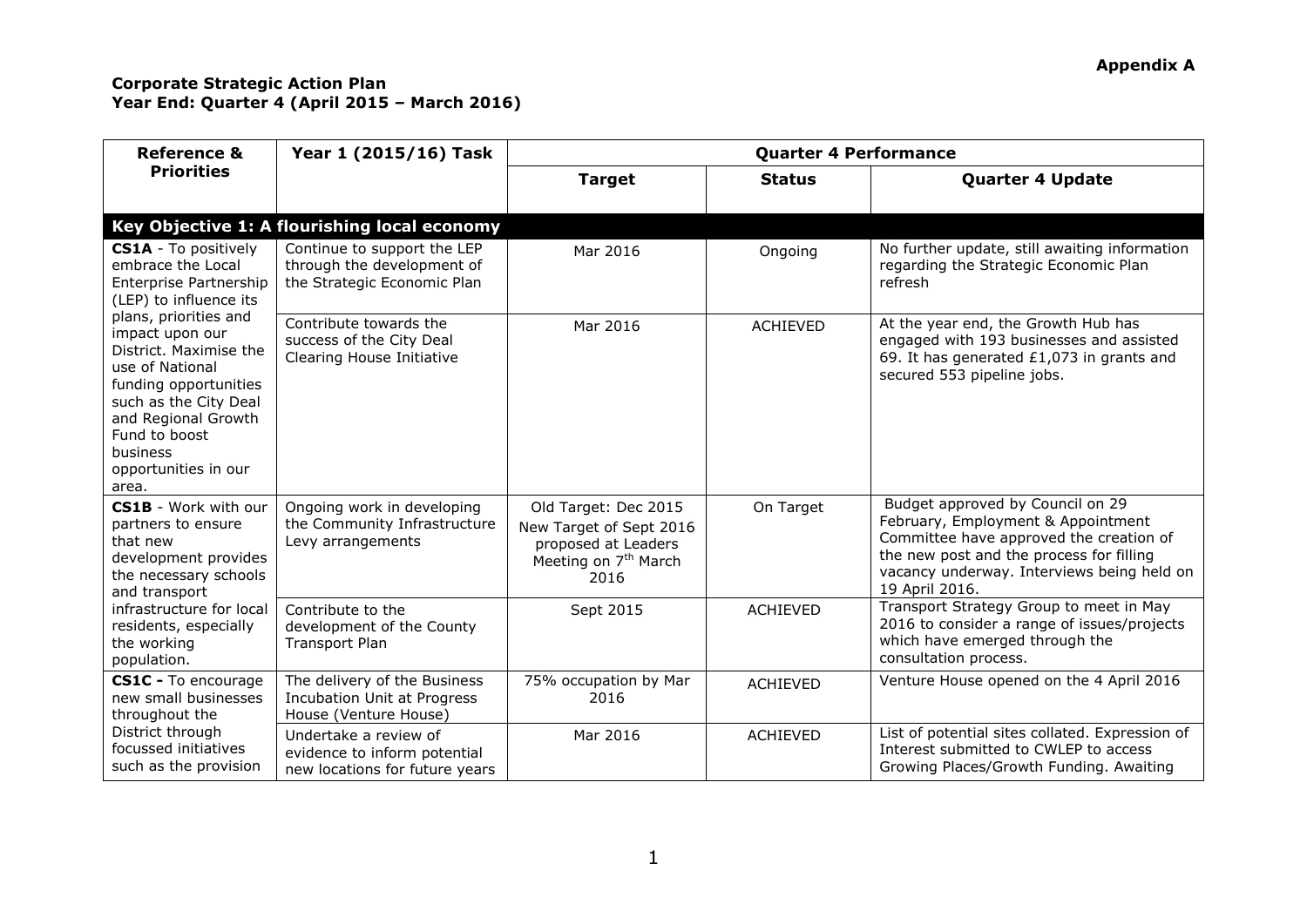| <b>Reference &amp;</b>                                                                                                                                                                                             | Year 1 (2015/16) Task                                                                                      | <b>Quarter 4 Performance</b>                                                                                                           |                 |                                                                                                                                                                                                                                                                                                                                                                                                              |  |
|--------------------------------------------------------------------------------------------------------------------------------------------------------------------------------------------------------------------|------------------------------------------------------------------------------------------------------------|----------------------------------------------------------------------------------------------------------------------------------------|-----------------|--------------------------------------------------------------------------------------------------------------------------------------------------------------------------------------------------------------------------------------------------------------------------------------------------------------------------------------------------------------------------------------------------------------|--|
| <b>Priorities</b>                                                                                                                                                                                                  |                                                                                                            | <b>Target</b>                                                                                                                          | <b>Status</b>   | <b>Quarter 4 Update</b>                                                                                                                                                                                                                                                                                                                                                                                      |  |
| of business incubation<br>units.                                                                                                                                                                                   |                                                                                                            |                                                                                                                                        |                 | outcome.                                                                                                                                                                                                                                                                                                                                                                                                     |  |
| <b>CS1D - Maximise the</b><br>benefit of local                                                                                                                                                                     | Funding for 2015/16 included<br>within budget proposals                                                    | Mar 2016                                                                                                                               | <b>ACHIEVED</b> | Achieved                                                                                                                                                                                                                                                                                                                                                                                                     |  |
| tourism industry<br>including support for<br>the local Destination<br>Management<br>Organisation,<br>Shakespeare's<br>England.                                                                                     | Commission the Economic<br>Impact Assessment and the<br>Destination Management Plan<br>for SDC area        | Mar 2016                                                                                                                               | <b>ACHIEVED</b> | Achieved                                                                                                                                                                                                                                                                                                                                                                                                     |  |
| CS1E - To support<br>further development<br>of the Broadband<br>infrastructure across<br>our District which will<br>assist business with<br>the connections they<br>require.                                       | Work with our partners to<br>identify gaps in broadband<br>coverage affecting small or<br>rural businesses | Oct 2015                                                                                                                               | <b>ACHIEVED</b> | Areas identified. Council have agreed to<br>provide £475,000 financial support towards<br>contract 2 phase 2. Roll out starts once<br>contract 1 has been completed (later in<br>2016/17                                                                                                                                                                                                                     |  |
|                                                                                                                                                                                                                    | Identify proposals with our<br>partners to address any such<br>gaps                                        | Mar 2016                                                                                                                               | <b>ACHIEVED</b> | Council have agreed to provide financial<br>support £475,000 which should increase<br>coverage to 98% of the district                                                                                                                                                                                                                                                                                        |  |
|                                                                                                                                                                                                                    | Key Objective 2: People and their environment                                                              |                                                                                                                                        |                 |                                                                                                                                                                                                                                                                                                                                                                                                              |  |
| <b>CS2A - Facilitate the</b><br>delivery of housing<br>targets including<br>working with<br>developers to identify<br>suitable land and<br>locations for<br>developments and<br>ensuring 35%<br>affordable housing | Adoption of the Canal Quarter<br>Supplementary Planning<br>Document                                        | Old target: Adopt by<br>February 2016.<br>New Target of August<br>2017 proposed at<br>Leaders Meeting on 7 <sup>th</sup><br>March 2016 | On target       | As Q3 update - On 19th October the Council<br>has adopted a new Local Development<br>Scheme (LDS) that acknowledges the<br>additional work arising from the Core<br>Strategy process. The updated LDS<br>indicates that work on the Canal Quarter<br>SPD will now start in April 2016 and the<br>target date for adoption by the Council is<br>August 2017. Work on SPD scheduled to<br>commence April 2016. |  |
| provision.                                                                                                                                                                                                         | Support of the delivery of                                                                                 | Delivery of at least 160                                                                                                               | <b>ACHIEVED</b> | Final completion figures awaited from                                                                                                                                                                                                                                                                                                                                                                        |  |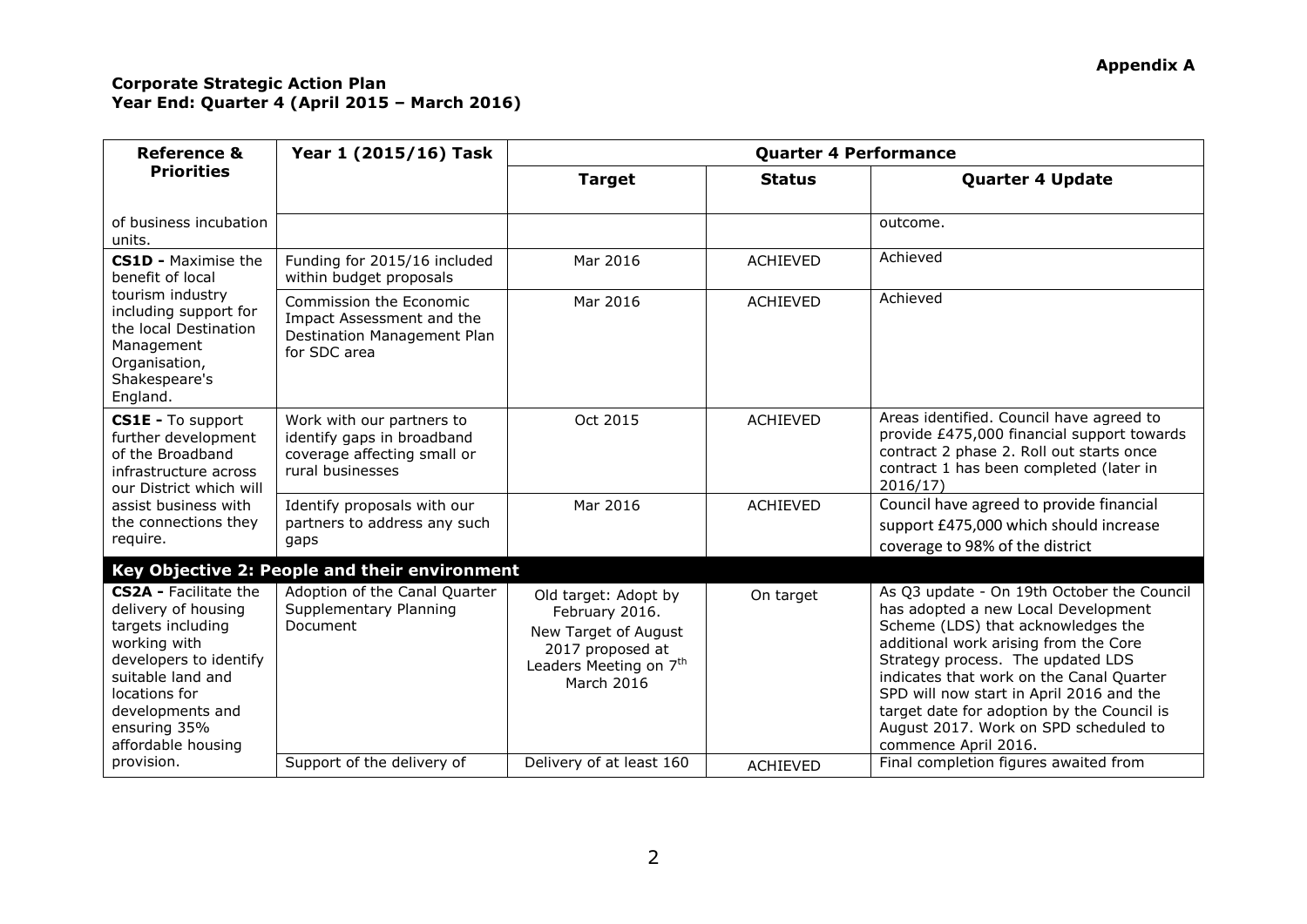| <b>Reference &amp;</b>                                                                                                                      | Year 1 (2015/16) Task                                                                                                                      | <b>Quarter 4 Performance</b>                                                                                                                                  |                 |                                                                                                                                                                                                                                                     |  |
|---------------------------------------------------------------------------------------------------------------------------------------------|--------------------------------------------------------------------------------------------------------------------------------------------|---------------------------------------------------------------------------------------------------------------------------------------------------------------|-----------------|-----------------------------------------------------------------------------------------------------------------------------------------------------------------------------------------------------------------------------------------------------|--|
| <b>Priorities</b>                                                                                                                           |                                                                                                                                            | <b>Target</b>                                                                                                                                                 | <b>Status</b>   | <b>Quarter 4 Update</b>                                                                                                                                                                                                                             |  |
|                                                                                                                                             | affordable housing                                                                                                                         | affordable housing units                                                                                                                                      |                 | Housing Associations. Estimated<br>completions for the year are around 240+                                                                                                                                                                         |  |
| CS2B - Maintain<br>quality leisure<br>facilities District wide,                                                                             | Completion of the Stratford-<br>upon-Avon Leisure & Visitor<br>Centre improvements                                                         | Completed by September<br>2015                                                                                                                                | <b>ACHIEVED</b> | Project completed, and defects liability<br>period commenced. Building fully open to<br>public. Final account being agreed.                                                                                                                         |  |
| with particular<br>emphasis on<br>enhancing facilities in<br>Alcester and<br>completing the<br>refurbishment of                             | Commence refurbishment of<br>Alcester Lifestyles Sports Hall<br>at the Greig Site                                                          | Mar 2016                                                                                                                                                      | n/a             | The Trustees of the Greig Hall are no longer<br>co-operating in the transfer of this building<br>so this work cannot currently be achieved.<br>These tasks are no longer being<br>measured and will be removed from the<br>plan after the year end. |  |
| Stratford-upon-Avon<br>Leisure & Visitor<br>Centre.                                                                                         | Facilitate the lease of the<br>Greig Hall to Alcester Town<br>Council for the use as a<br><b>Community Hall</b>                            | <b>TBC</b>                                                                                                                                                    | n/a             | The Trustees of the Greig Hall are no longer<br>co-operating in the transfer of this building<br>so this work cannot currently be achieved.<br>These tasks are no longer being<br>measured and will be removed from the<br>plan after the year end. |  |
| CS2C - Embrace the<br>landscape and<br>environmental<br>protection provided<br>by our Core Strategy<br>when considering new<br>development. | Undertake a review in relation<br>to the implementation of the<br>landscape & environmental<br>issues included within the<br>Core Strategy | Old Target: Subject to<br>approval of Core<br>Strategy in July 2015.<br>New Target of 2018<br>proposed at Leaders<br>Meeting on 7 <sup>th</sup> March<br>2016 | On Target       | Nature of the review to be determined once<br>the Core Strategy has been adopted                                                                                                                                                                    |  |
|                                                                                                                                             | Undertake the Green Belt<br>review following the adoption<br>of the Core Strategy                                                          | Old Target: Subject to<br>approval of Core<br>Strategy in July 2015.<br>New Target of 2018<br>proposed at Leaders<br>Meeting on 7 <sup>th</sup> March         | On Target       | Work on the review has been undertaken.<br>The outcome will be reported to The Cabinet<br>during Q1 2016/17                                                                                                                                         |  |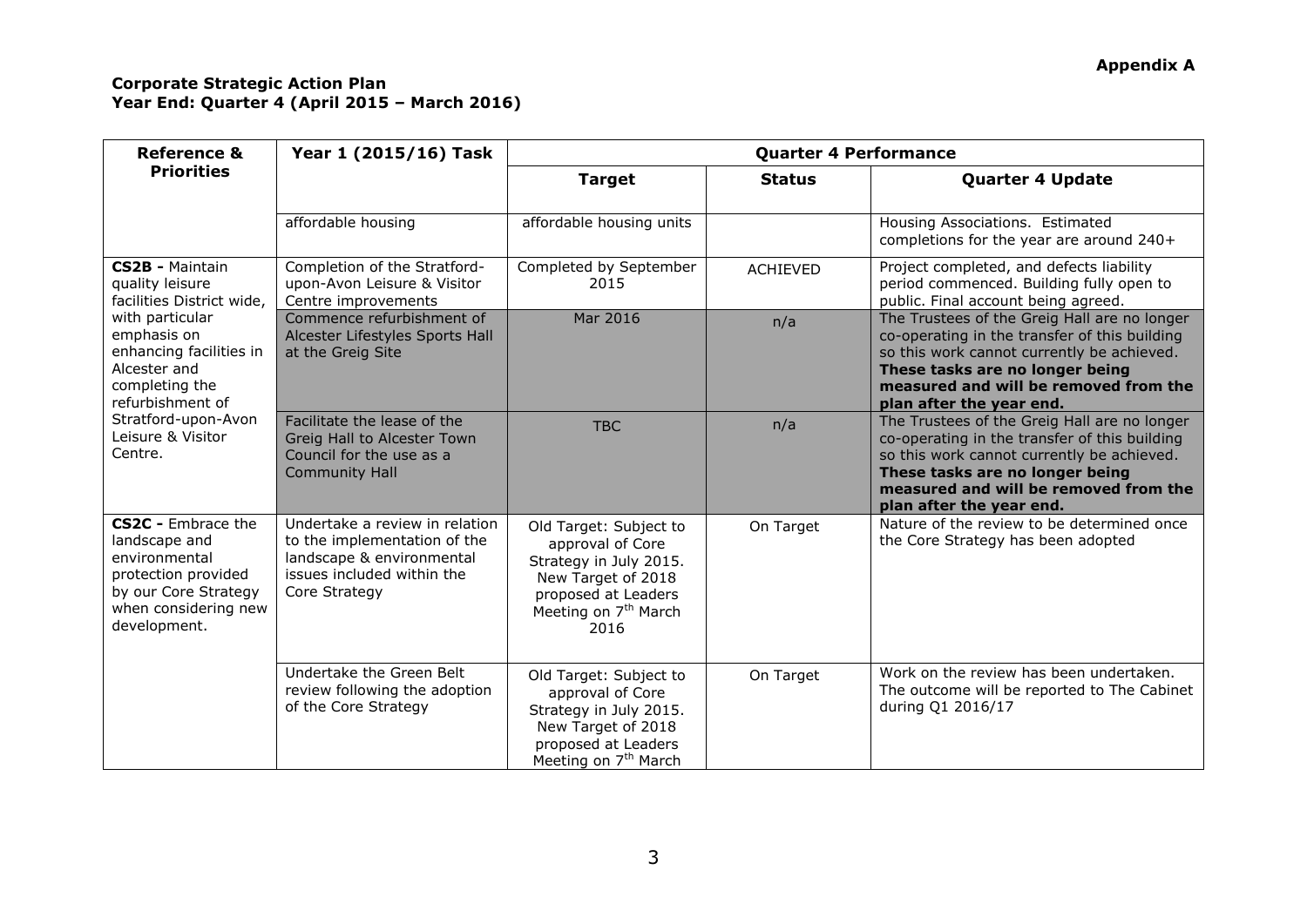| <b>Reference &amp;</b>                                                                                                                     | Year 1 (2015/16) Task                                                                                                                      | <b>Quarter 4 Performance</b>                                                                                                                                  |                 |                                                                                                                                                     |  |
|--------------------------------------------------------------------------------------------------------------------------------------------|--------------------------------------------------------------------------------------------------------------------------------------------|---------------------------------------------------------------------------------------------------------------------------------------------------------------|-----------------|-----------------------------------------------------------------------------------------------------------------------------------------------------|--|
| <b>Priorities</b>                                                                                                                          |                                                                                                                                            | <b>Target</b>                                                                                                                                                 | <b>Status</b>   | <b>Quarter 4 Update</b>                                                                                                                             |  |
|                                                                                                                                            |                                                                                                                                            | 2016                                                                                                                                                          |                 |                                                                                                                                                     |  |
|                                                                                                                                            | Development of design guides<br>required to implement the<br>Core Strategy                                                                 | Old Target: Subject to<br>approval of Core<br>Strategy in July 2015.<br>New Target of 2017<br>proposed at Leaders<br>Meeting on 7 <sup>th</sup> March<br>2016 | On Target       | No change from Q1. There are currently no<br>plans to do any design document updates.                                                               |  |
| <b>CS2D - Promote</b><br>Health and Wellbeing<br>including playing an<br>active role in the<br>Warwickshire Health<br>and Wellbeing Board. | Continue to participate in the<br>Warwickshire Health and<br>Wellbeing Board                                                               | Ongoing                                                                                                                                                       | <b>ACHIEVED</b> | Achieved and ongoing                                                                                                                                |  |
|                                                                                                                                            | Securing funding for the<br><b>Disabled Facilities Grants</b><br>from the Better Care Fund<br>(BCF)                                        | November 2015                                                                                                                                                 | <b>ACHIEVED</b> | Achieved - Funds secured for 2015/16                                                                                                                |  |
|                                                                                                                                            | Implement appropriate<br>actions identified by the OSC<br>and approved by Cabinet in<br>terms of being a Dementia<br>Friendly organisation | June 2015 onwards                                                                                                                                             | Ongoing         | Presentation to OSC in March on work<br>undertaken to date. Progress against the<br>action plan is on target.                                       |  |
|                                                                                                                                            | Development of a District<br>Health and Wellbeing<br>Strategy, supporting the<br>overall County Strategy                                   | Old Target: December<br>2015.<br>New Target of April 2017<br>proposed at Leaders<br>Meeting on 7 <sup>th</sup> March<br>2016                                  | On Target       | As identified in earlier updates this will now<br>be undertaken during 2016/17 and is<br>included in the Corporate Strategy Action<br>Plan 2016/17. |  |
| <b>CS2E - Ensure the</b><br>Crime and Disorder<br>reduction Strategy                                                                       | Continue to review<br>opportunities for funding such<br>as the Rural Crime Initiative                                                      | Mar 2016                                                                                                                                                      | <b>ACHIEVED</b> | The rural crime initiative, which is delivered<br>through two part-time Rural Crime<br>Coordinators, has been funded by the Police                  |  |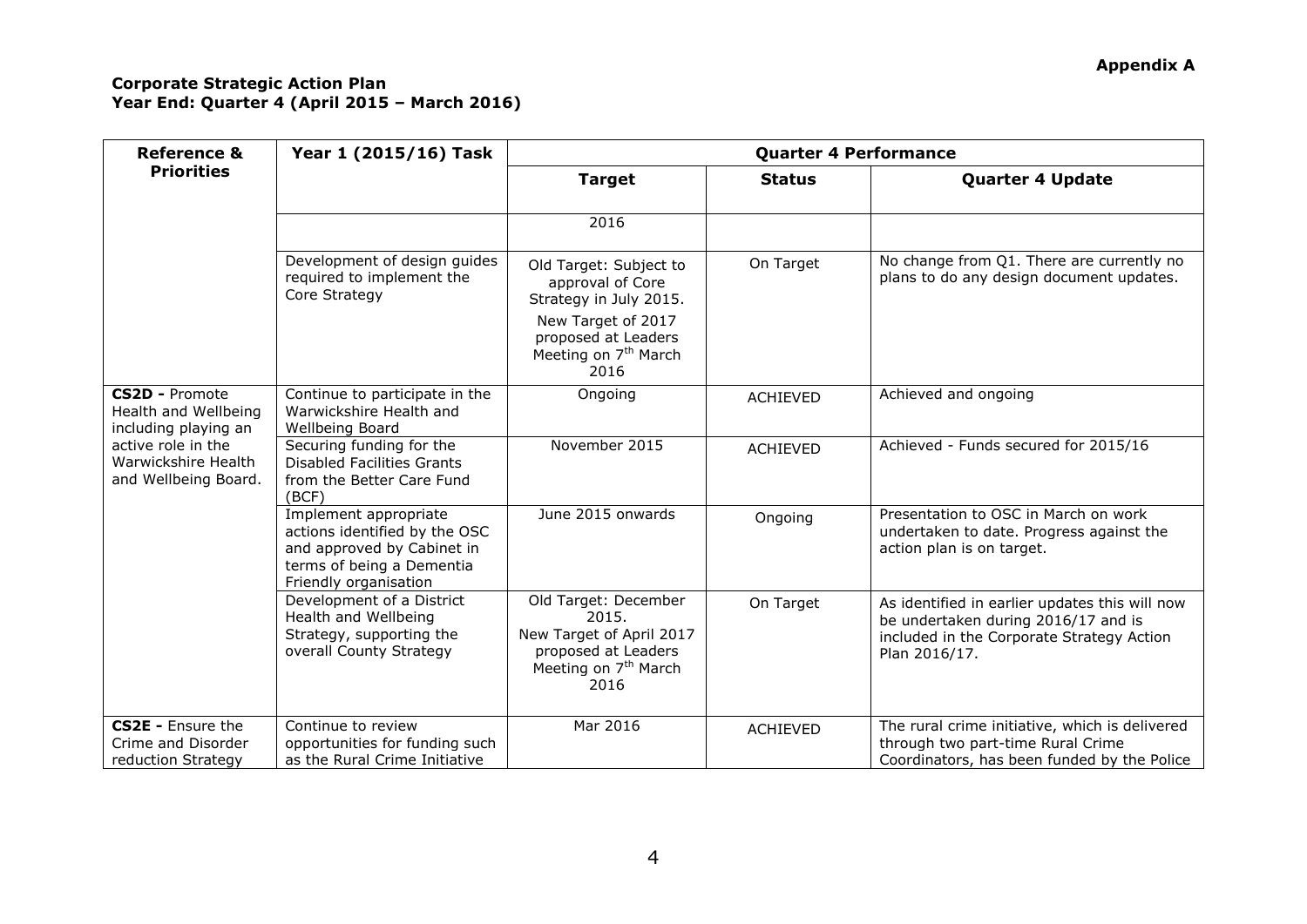| <b>Reference &amp;</b><br><b>Priorities</b>                           | Year 1 (2015/16) Task                                                                                    | <b>Quarter 4 Performance</b> |                 |                                                                                                                                                                                                                                                                                                                                                                                                                                                                                                                                                                                                                                                                                                                                                                |  |
|-----------------------------------------------------------------------|----------------------------------------------------------------------------------------------------------|------------------------------|-----------------|----------------------------------------------------------------------------------------------------------------------------------------------------------------------------------------------------------------------------------------------------------------------------------------------------------------------------------------------------------------------------------------------------------------------------------------------------------------------------------------------------------------------------------------------------------------------------------------------------------------------------------------------------------------------------------------------------------------------------------------------------------------|--|
|                                                                       |                                                                                                          | <b>Target</b>                | <b>Status</b>   | <b>Quarter 4 Update</b>                                                                                                                                                                                                                                                                                                                                                                                                                                                                                                                                                                                                                                                                                                                                        |  |
| actions are delivered.                                                |                                                                                                          |                              |                 | and Crime Commissioner. In 2015/16<br>£120,000 was secured for the initiative. A<br>further £52,000 has been secured to<br>continue the initiative into 2016/17. The<br>Community Safety Partnership 'Going Out<br>Staying Safe' initiative has attracted<br>£32,000 into the District in 2015/16 and a<br>further £32,000 for 2016/17.                                                                                                                                                                                                                                                                                                                                                                                                                        |  |
|                                                                       | Review funding options in<br>relation to the CCTV function                                               | Nov 2015                     | <b>ACHIEVED</b> | The Community Safety Manager is now<br>routinely consulted on major planning<br>applications in order to identify<br>opportunities for securing funds through the<br>planning process. This funding will secure<br>new cameras in new or extended<br>settlements it cannot fund running costs.<br>Funding has been secured for CCTV cameras<br>at Meon Vale, Long Marston, Wellesbourne,<br>Bell Court developments totalling £494,554.<br>In addition, the following funding has been<br>secured in to 2015/16:<br>1. Town & Parish Councils with CCTV<br>contribution of £45,000.<br>2. PCC funding for peak periods £5,620; a<br>further £7,574 has been secured for<br>2016/17.<br>3. Stratford Town Trust funding for busy<br>nights in Stratford £9,726. |  |
| <b>CS2F - Minimise the</b><br>amount of waste<br>going into landfill. | Support Warwickshire Waste<br>Partnership initiatives relating<br>to waste minimisation and<br>recycling | Ongoing                      | Ongoing         | Work on delivering agreed action<br>progressing.                                                                                                                                                                                                                                                                                                                                                                                                                                                                                                                                                                                                                                                                                                               |  |
| <b>CS2G</b> - Identify long                                           | Examine the potential for a                                                                              | Oct 2015                     | <b>ACHIEVED</b> | A bid for resources from the Growing Places                                                                                                                                                                                                                                                                                                                                                                                                                                                                                                                                                                                                                                                                                                                    |  |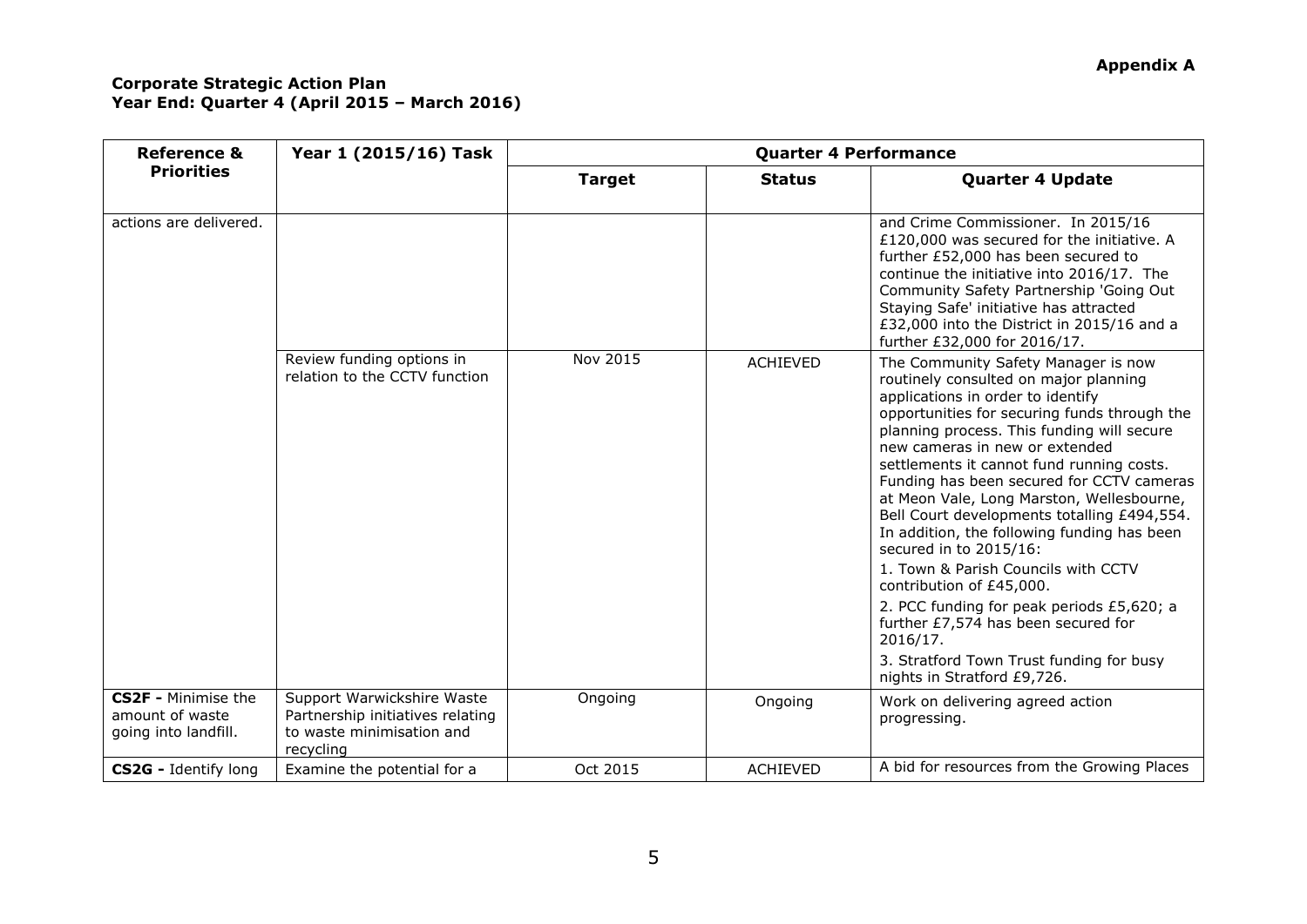| <b>Reference &amp;</b>                                                                                                                                                        | Year 1 (2015/16) Task                                                                                                                                                                                                                           | <b>Quarter 4 Performance</b>                                                                                          |                 |                                                                                                                                                                                                                                                                                                                                                             |  |
|-------------------------------------------------------------------------------------------------------------------------------------------------------------------------------|-------------------------------------------------------------------------------------------------------------------------------------------------------------------------------------------------------------------------------------------------|-----------------------------------------------------------------------------------------------------------------------|-----------------|-------------------------------------------------------------------------------------------------------------------------------------------------------------------------------------------------------------------------------------------------------------------------------------------------------------------------------------------------------------|--|
| <b>Priorities</b>                                                                                                                                                             |                                                                                                                                                                                                                                                 | <b>Target</b>                                                                                                         | <b>Status</b>   | <b>Quarter 4 Update</b>                                                                                                                                                                                                                                                                                                                                     |  |
| term solutions to<br>particular sites<br>throughout the<br>district which are<br>detrimental to the<br>local community.                                                       | solution to improve the Co-op<br>site in Studley                                                                                                                                                                                                |                                                                                                                       |                 | fund has been prepared and submitted to<br>the CWLEP for consideration. The bid will<br>help to ensure that the site can become<br>viable for development. The bid was<br>subsequently "signed off" by Cabinet in 11<br>April 2016.                                                                                                                         |  |
|                                                                                                                                                                               | Key Objective 3: Responsible Community Leadership                                                                                                                                                                                               |                                                                                                                       |                 |                                                                                                                                                                                                                                                                                                                                                             |  |
| CS3A - Seek<br>opportunities to work<br>with our partners to<br>achieve benefits for<br>our residents. Expand<br>our programme of<br>sharing services with<br>other Councils. | Continue to develop individual<br>business cases in relation to<br>shared service opportunities.                                                                                                                                                | Dec 2015                                                                                                              | Ongoing         | Following decisions by Council in February<br>notice has been served with CDC/SNC in<br>relation current shared services i.e. Legal<br>and ICT. The OSC at their meeting on 30<br>March 2016 received the review of the Task<br>& Finish Group on the learning points from<br>working with CDC/SNC this will inform<br>future shared working opportunities. |  |
|                                                                                                                                                                               | Old Task: Develop the final<br>business case on future<br>direction for Shared Services.<br>New Task of Review sourcing<br>strategy on future direction<br>for Shared Services proposed<br>at Leaders Meeting on 7 <sup>th</sup><br>March 2016. | Old target: October 2015<br>New target: October<br>2016                                                               | On Target       | As agreed by the Cabinet on 11 April 2016<br>there will be a full review of the Council's<br>Sourcing Strategy, taking into account the<br>learning points identified by the OSC Task<br>and Finish Group in relation to Shared<br>Working.                                                                                                                 |  |
|                                                                                                                                                                               | Harmonisation of Financial<br>Management System (Phase                                                                                                                                                                                          | April 2016                                                                                                            | <b>ACHIEVED</b> | Original target amended from April 2015 to<br>April 2016. Achieved.                                                                                                                                                                                                                                                                                         |  |
|                                                                                                                                                                               | Preparation and<br>implementation of<br>harmonised Land and<br>Property project                                                                                                                                                                 | Old Target: March 2016.<br>New Target of Sept 2017<br>proposed at Leaders<br>Meeting on 7 <sup>th</sup> March<br>2016 | On Target       | 18 month work plan being formulated.<br>Supplier discussions, underway around the<br>harmonisation of systems.<br>Process harmonisation and improvement<br>analysis to be arranged.<br>Estimated start date for technical delivery                                                                                                                          |  |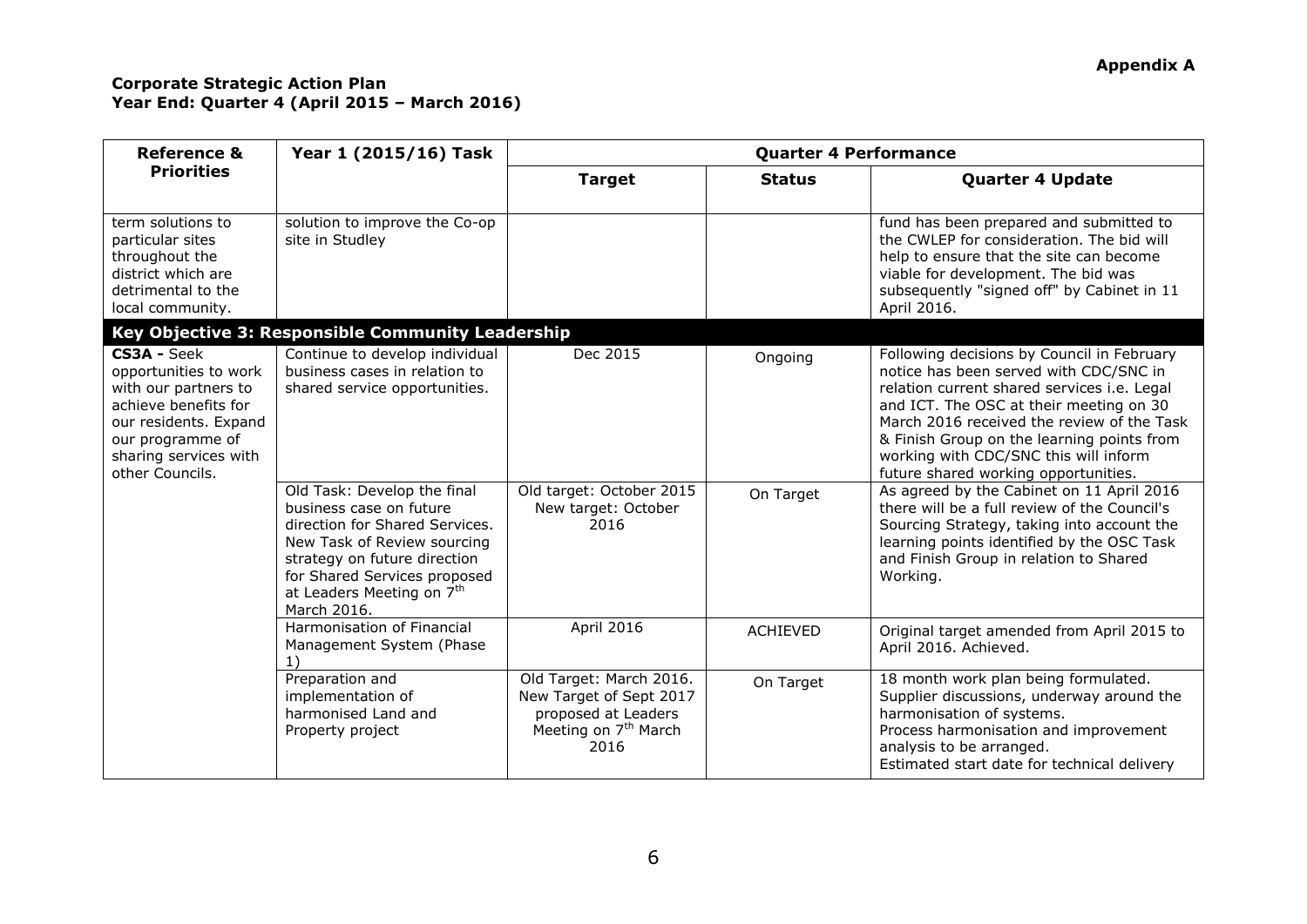| <b>Reference &amp;</b>                                                                                                                                                               | Year 1 (2015/16) Task                                                                                                                                                                                                               | <b>Quarter 4 Performance</b>                                                                                        |                                                                                                |                                                                                                                                                                          |  |
|--------------------------------------------------------------------------------------------------------------------------------------------------------------------------------------|-------------------------------------------------------------------------------------------------------------------------------------------------------------------------------------------------------------------------------------|---------------------------------------------------------------------------------------------------------------------|------------------------------------------------------------------------------------------------|--------------------------------------------------------------------------------------------------------------------------------------------------------------------------|--|
| <b>Priorities</b>                                                                                                                                                                    |                                                                                                                                                                                                                                     | <b>Target</b>                                                                                                       | <b>Status</b>                                                                                  | <b>Quarter 4 Update</b>                                                                                                                                                  |  |
|                                                                                                                                                                                      |                                                                                                                                                                                                                                     |                                                                                                                     |                                                                                                |                                                                                                                                                                          |  |
|                                                                                                                                                                                      |                                                                                                                                                                                                                                     |                                                                                                                     |                                                                                                | and activity June 2016.                                                                                                                                                  |  |
|                                                                                                                                                                                      | Examine opportunities for the<br>development of an Economic<br>Prosperity Board or a<br><b>Combined Authority</b>                                                                                                                   | Ongoing                                                                                                             | <b>ACHIEVED</b>                                                                                | Council actively involved in the formation of<br>the WMCA, attending Programme Board and<br>other relevant meetings                                                      |  |
| CS3B - Ensuring that<br>we manage our<br>assets to meet the<br>needs of our<br>communities and<br>services and where<br>appropriate delivering<br>commercial returns.                | Review the current Asset<br>Management Plan                                                                                                                                                                                         | Old Target: Nov 2015.<br>New Target of Sept 2016<br>proposed at Leaders<br>Meeting on 7 <sup>th</sup> March<br>2016 | On Target                                                                                      | Draft is prepared for consultation with the<br>Portfolio Holder.                                                                                                         |  |
|                                                                                                                                                                                      | Identify opportunities to fund<br>Capital Programme                                                                                                                                                                                 | Nov 2015                                                                                                            | Task Achieved as part<br>of the 2016/17<br>budget agreement.<br>New Target:<br><b>ACHIEVED</b> | Will be considered as part of the asset<br>management plan.                                                                                                              |  |
| <b>CS3C - Supporting</b><br>vulnerable people<br>especially those<br>becoming homeless,<br>those adjusting to<br>benefit changes and<br>those needing<br>supported<br>accommodation. | Development of a draft<br>strategy to set out a<br>programme for improving<br>services for homeless people<br>and rough sleepers and aim<br>to ensure that improved<br>outcomes are available to the<br>least privileged households | Old Target: Jan 2016<br>New Target of June 2016<br>proposed at Leaders<br>Meeting on 7 <sup>th</sup> March<br>2016  | On Target                                                                                      | Evidence gathering has commenced, plan of<br>action to be formulated in first half of<br>2016/17.                                                                        |  |
| <b>CS3D</b> - Work with<br>our partners to<br>improve the District's<br>infrastructure<br>including broadband,<br>transportation,<br>education, utilities                            | Identification of a programme<br>for the development of<br>infrastructure needs for the<br><b>District</b>                                                                                                                          | Nov 2015                                                                                                            | <b>ACHIEVED</b>                                                                                | Discussions have taken place with CWLEP<br>and outline approach being formulated. Bid<br>writer secured for EOI to access finance<br>from the Growing Places/Growth Fund |  |
|                                                                                                                                                                                      | Implementation of the<br>Community Infrastructure<br>Levy (CIL), including the                                                                                                                                                      | Old Target: December<br>2015. New Target of Sept<br>2016 proposed at                                                | On Target                                                                                      | Budget approved by Council on 29 February,<br>Employment & Appointment Committee<br>have approved the creation of the new post                                           |  |